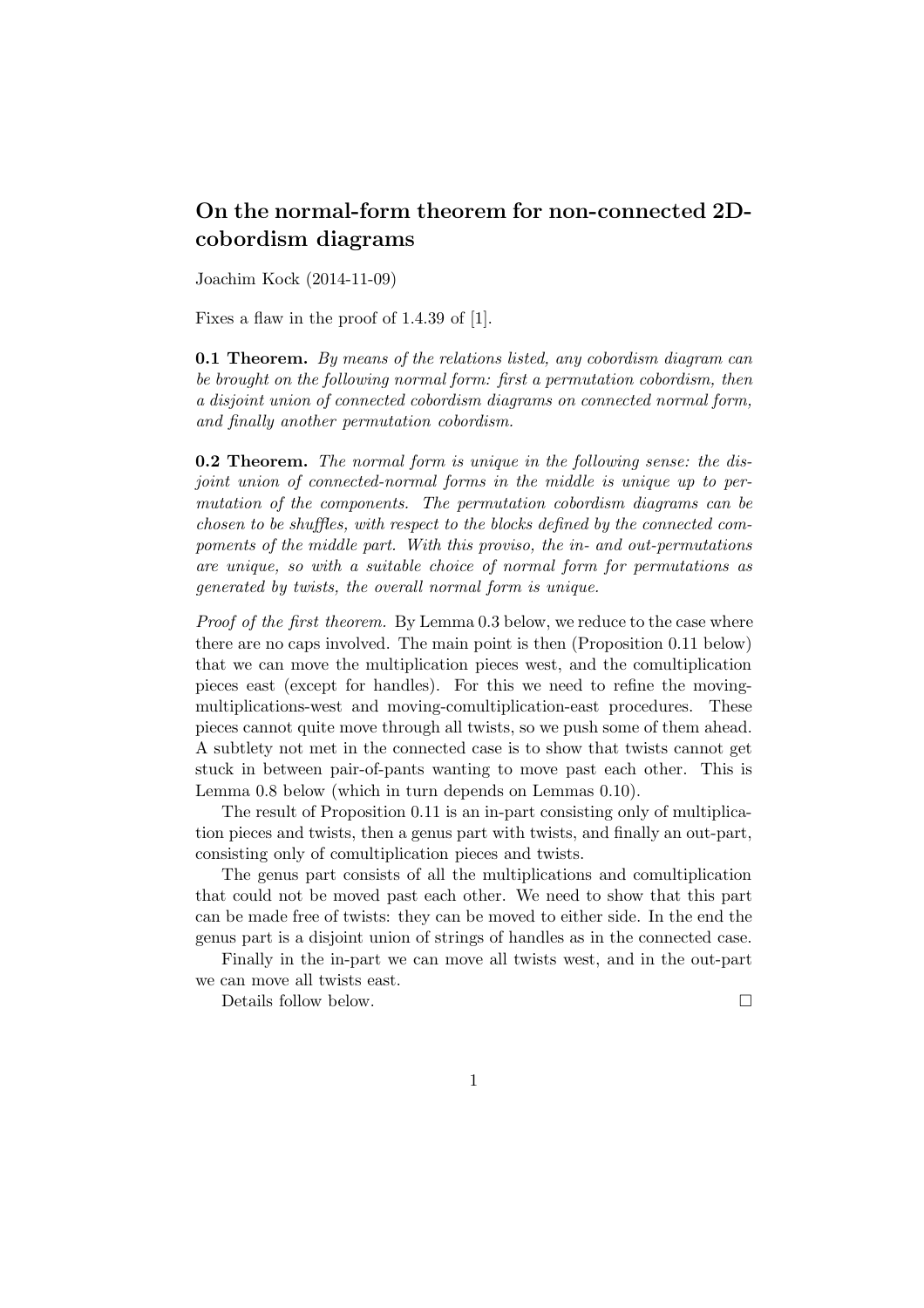0.3 Regarding caps. All birth-of-a-circle can be moved west by extending with cylinders, and by moving under any other tubes, using the caps relations in ?? (that's [1], 1.4.35) In this way, a first step is to move them out of the way like that, arriving at a three-part decomposition like this



where the first part consists only of birth-of-circles (and cylinders) and the third part has only death-of-circles (and cylinders) while the middle part is free from caps. If the middle part is on normal form as in the theorem, then the caps can be moved back in again, where they will typically cancel some pair-of-pants.

FROM NOW ON WE ASSUME THERE ARE NO CAPS.

0.4 Handles can be moved around freely. Moving a handle through other pair-of-pants is already explained in the book, and moving through twists causes no further problems, by the naturality.

0.5 Sailing a comultiplication west. A comulitplication can be sailed west all the way to the boundary. Sailing through other pair-of-pants is already explained in the book: sailing through a multiplication, by the Frobenius relation, and through another comultiplication, using the coassociativity relation.

Regarding twists, the relevant relations are:



0.6 Lemma. A multiplication M can be sailed southwest until either it meets a comultiplication in a double handshake, forming a handle, or it has only cylinders to the southwest of it, as in this picture: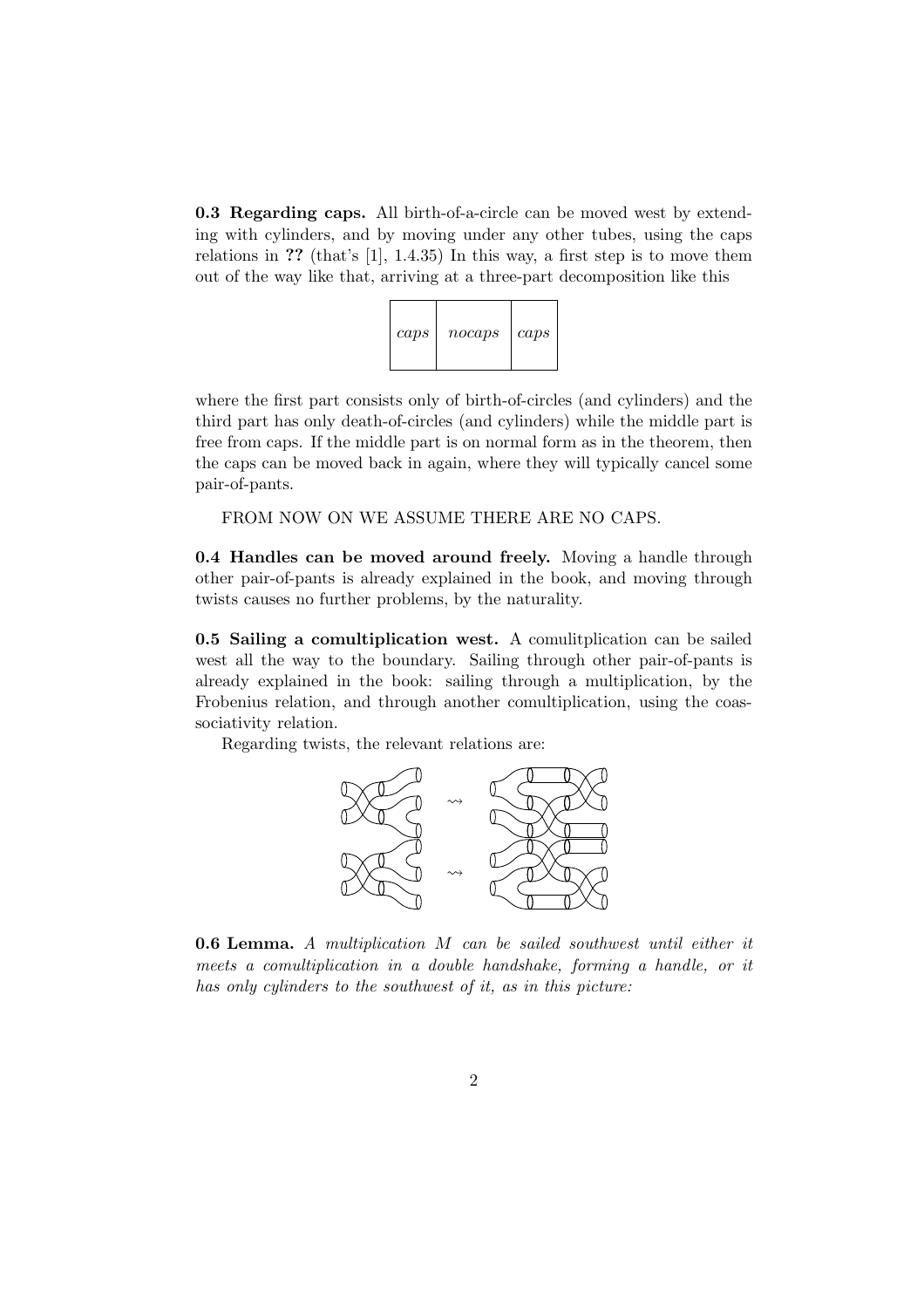

Proof. If to the immediate southwest (modulo cylinders) there is a handle, sail through it as already explained. If to the immediate southwest (modulo cylinders) there is another multiplication, pass through it by an application of the associativity relation



If to the immediate southwest (modulo cylinders) there is the northeast boundary of a comultiplication, pass through it using the Frobenius relation. If to the immediate southwest (modulo cylinders) there is the northeast boundary of a twist, sail through it using



If there is a sequence of cylinders and then a southeast boundary of either a comultiplication or a twist, then we are in the situation



where S is either a comultiplication or a twist. But then  $W$  can be brought on the form with at most one twist in the bottom row, by Lemma 0.8 below. If there are no twists in the bottom row, then  $M$  meets either a comultiplication in a double handshake or a twist that is eliminated by commutativity. If there is one twist in the bottom row of  $W$  then we are in the situation of Example ?? in the book (1.4.38), which allows us to move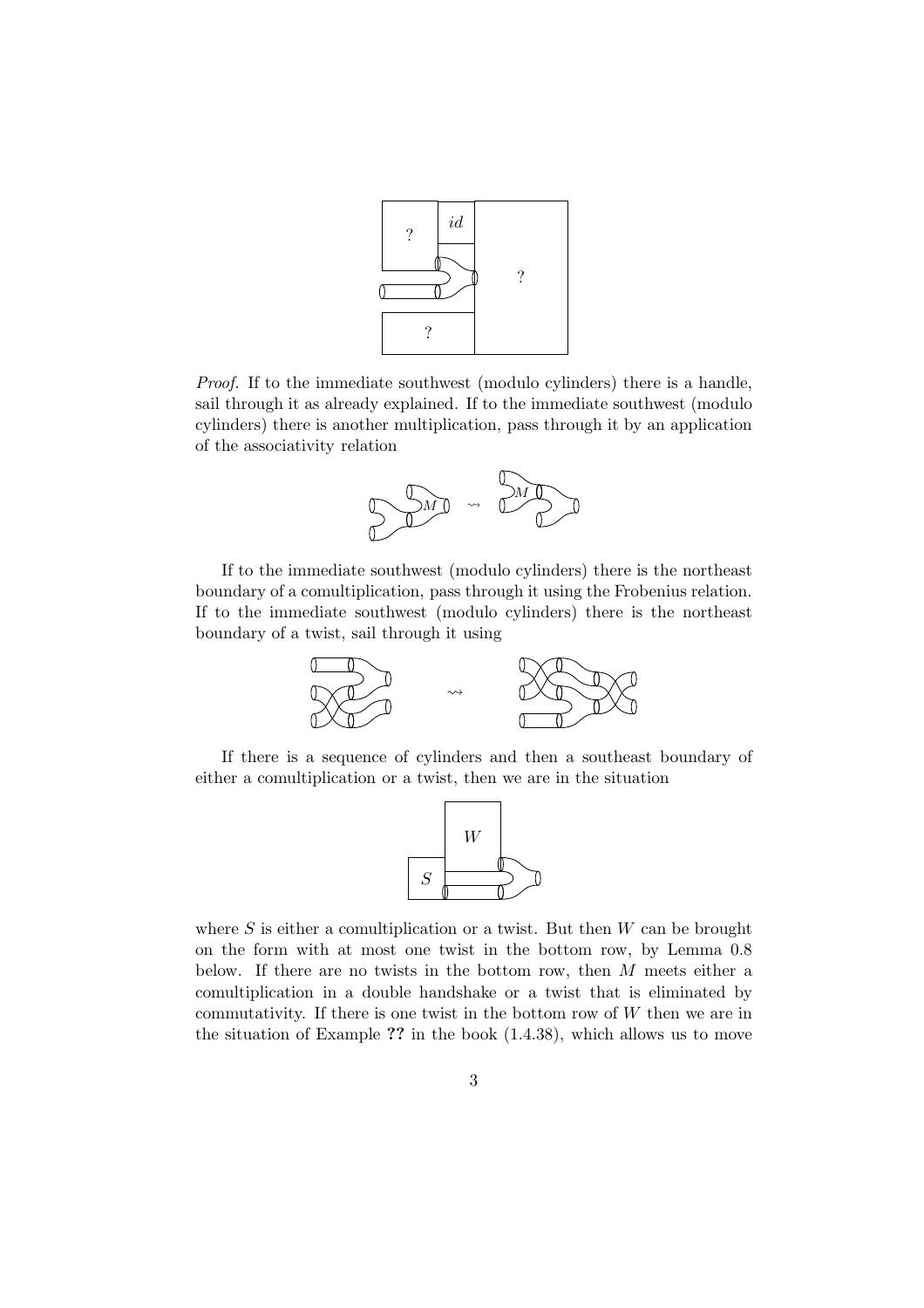the multiplication past the comultiplication. Or we are in the situation of the twist relation.

Inductively then, we can sail  $M$  southwest until it reaches the boundary (except for some cylinders).

Similarly:

0.7 Lemma. A comultiplication can be sailed southeast to the boundary, except for some cylinders.

0.8 Lemma. Any cobordism diagram W with at least one input and at least one output is equivalent to one in which the bottom row contains at most one twist.

Proof. By induction on the number of pair-of-pants. If there are none, then W is a permutation diagram, handled by Lemma 0.10 below. For the general case, without loss of generality, assume there is a comultiplication in  $W$ , sail it west (0.5). Eventually it will be adjacent to the west boundary, and modulo some cylinders, we are in the situation



(where the id-block may be empty). Now  $W'$  has fewer pair-of-pants than W, so by induction, it can be brought on the desired form, and therefore W can be brought on the desired form.  $\Box$ 

0.9 Remark. The proof uses sailing a comultiplication west. This is counter intuitive, as in the end we actually want to sail them east. The aim is just to get a pair-of-pants out to the boundary so as to use induction. We could also try to sail a multiplication west; this is possible by Lemma 0.6, which however depends on Lemma 0.8. The argumentation could be made non-circular by proving both lemmas inside a common induction and noting that Lemma 0.6 calls Lemma 0.8 only with strictly fewer pair-of-pants. The chosen solution is simpler logically, although more expensive in terms of total moves.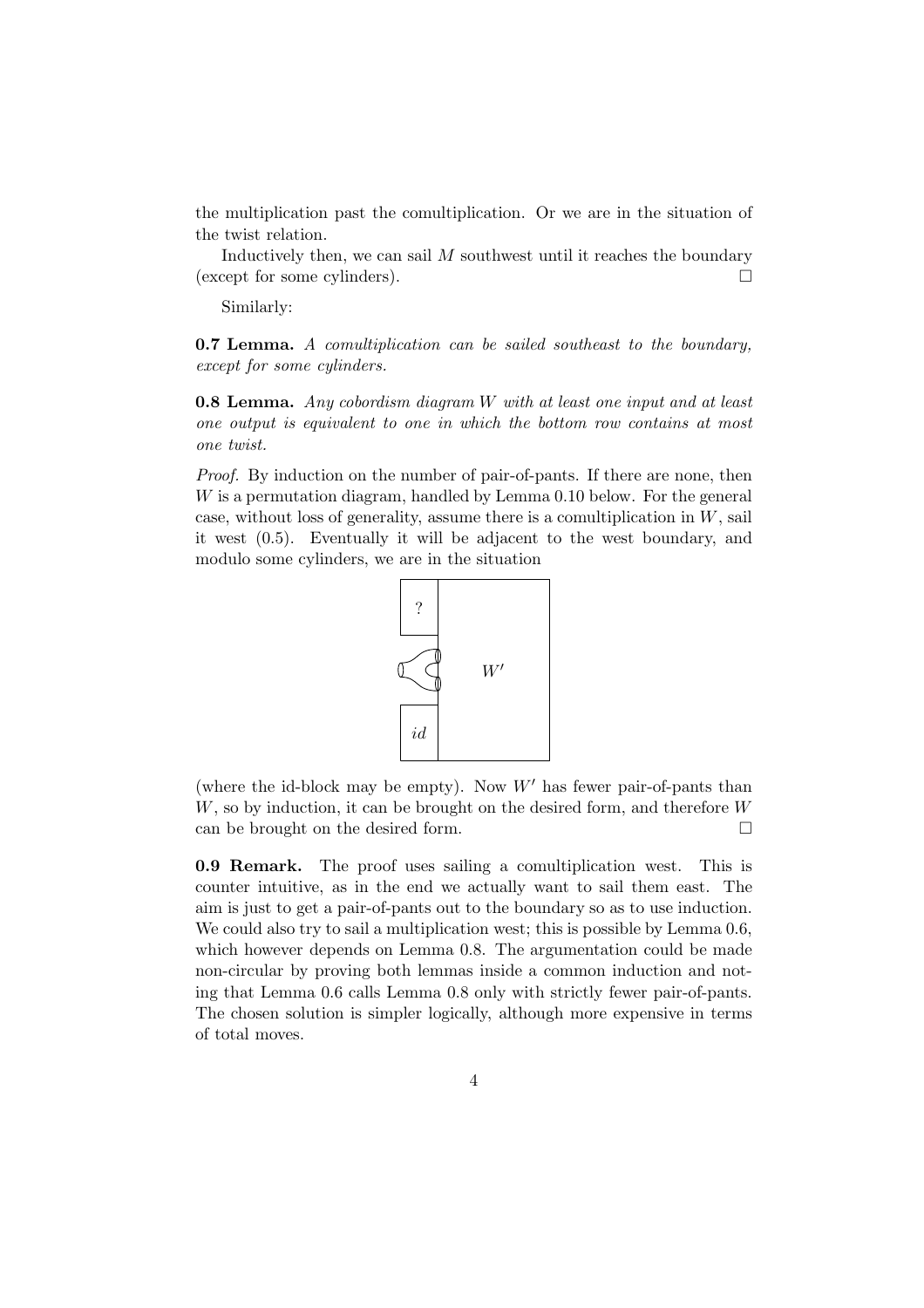**0.10 Lemma.** Any nonempty permutation diagram  $W$  is equivalent to one in which the bottom row has at most one twist. Precisely, either of the form



or of the form



Proof. By induction on the number of twists, the case of zero or one twist being obvious. If there are two or more twists in the bottom row, locally at two adjacent twists  $A$  and  $B$  in the bottom row the situation is



Now by induction,  $T$  can be brought on the form with at most one twist on the bottom line. If there are zero, then the  $A$  and  $B$  cancel out, and we have reduced the number of twists in the bottom row of  $W$ . If there is one twist in the bottom line of  $T$ , then we are in the situation



which, give and take some cylinders, is the same as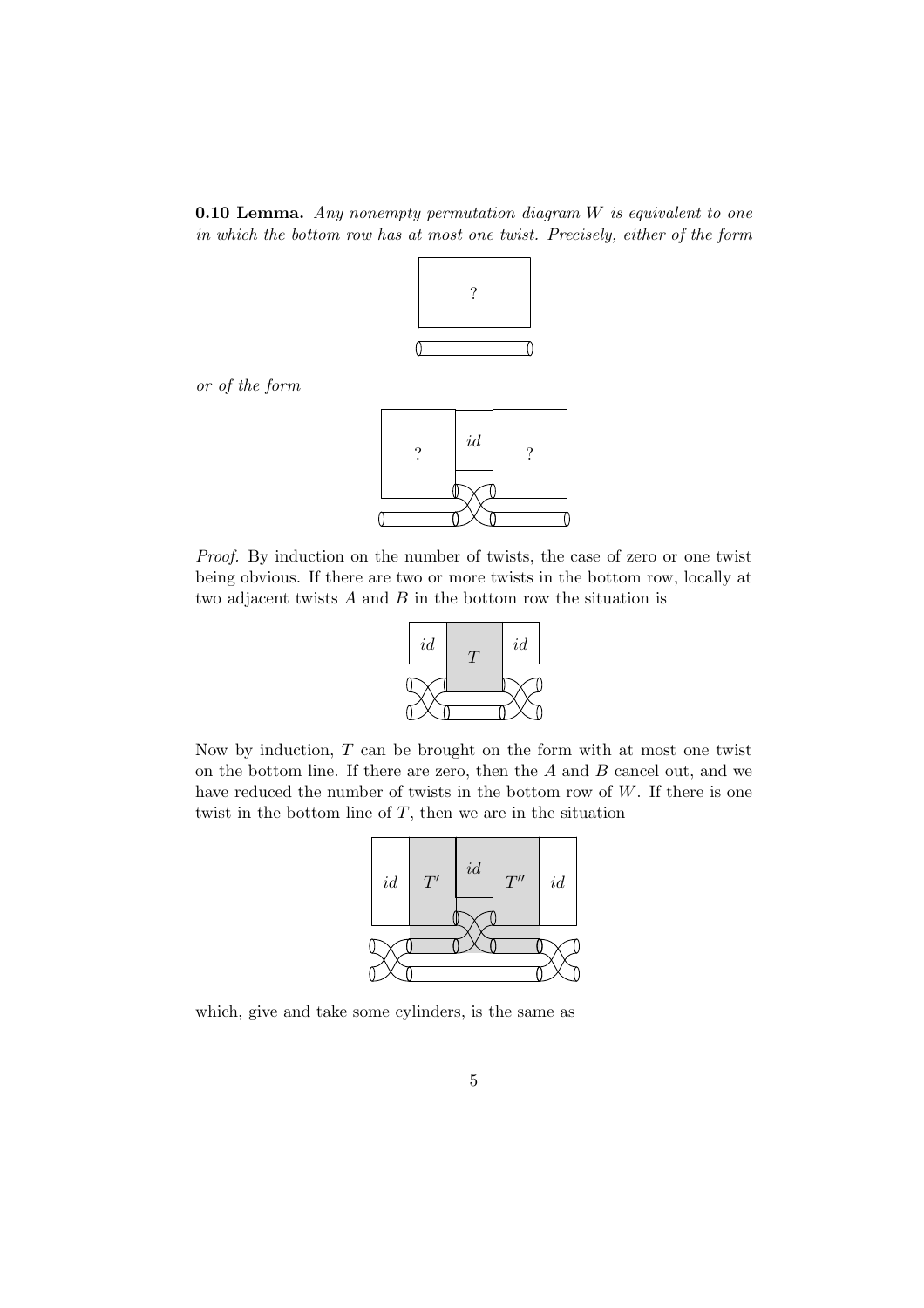

and now we can apply the 'symmetric-group relation' to reduce the number of twists in the bottom row of W by one.  $\square$ 

**0.11 Proposition.** A cobordism diagram without caps can be brought on a form AB where, except for handles, there are no comultiplications in A and no multiplications in B.

Proof. Induction on the number of pair-of-pants (modulo handles). If there are no pair-of-pants, any decomposition will do. If there is a multiplication M, Lemma 0.6 says we can sail it southwest until the boundary like this:



By induction we can now assume that ? is of the pseudo-normal form, and from here we sail its comultiplications southeast one by one: either they go above  $M$ , and then into the east, or they meet  $M$ , then necessarily as



and by the Frobenius relation we can move it past  $M$  and argue now with a smaller cobordism diagram than the question mark. In any case, all the comultiplications in ? can be sent to the east, so in the end then we can slide the bottom block to the east, and the red line separates at least one multiplication (namely  $M$ ) and no comultiplications to the west, and hence we can deal with the right-hand side of it by induction, and we are done.  $\Box$